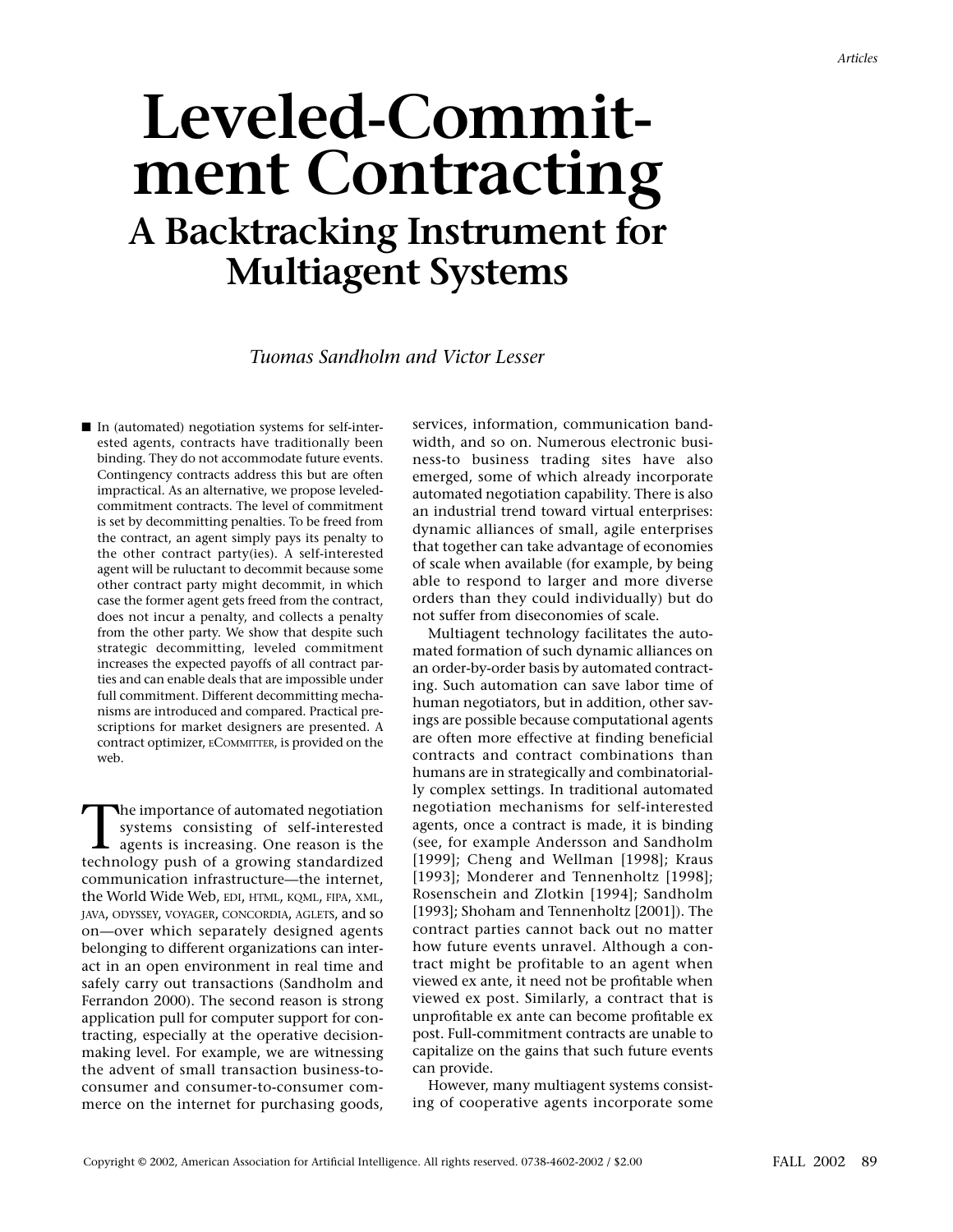form of decommitting possibility to allow the agents to accommodate new events. For example, in the original contract net protocol (Smith 1980), the agent that had contracted out a task could send a termination message to cancel the contract even when the contractee had already partially fulfilled the contract. This was viable because the agents were not selfinterested: the contractee did not mind losing part of its effort without compensation. Similarly, decommitting in automated contracting among cooperative agents has been studied in a meeting scheduling domain (Sen and Durfee 1998, 1994).

Unlike systems with cooperative agents, multiagent systems consisting of self-interested agents require that we consider agents that do not follow externally specified strategies but choose their own strategies. Therefore, the *interaction mechanism* (that is, rules of the game) has to be designed from the perspective of noncooperative game theory. Specifically, the mechanism should be designed so that (1) it is possible to determine what each agent's best strategy is from a self-interested, expected utility-maximizing perspective (this can depend on the other agents' strategies as we demonstrate in this article) and (2) a desirable social outcome will follow even though every agent uses its self-interested strategy.

One can think of *negotiation* as search among multiple agents where the search focus is the set of commitments made by the agents. *Decommitting* can then be viewed as backtracking in this multiagent search. Although backtracking has been used in multiagent systems among cooperative agents, for example, in distributed constraint satisfaction (Yokoo 2000), the self-interest of agents imposes additional requirements on a backtracking instrument because the system designer cannot control the committing and decommitting behavior of the agents. In this article, we discuss backtracking instruments that have desirable properties even when used among self-interested agents.

#### Contingency Contracts

Some research in game theory has focused on using the potential provided by probabilistically known future events by contingency contracts among self-interested agents (Raiffa 1982). The obligations of the contract are made contingent on future events. There are games in which this mechanism provides an expected payoff increase to both parties of the contract compared to any full-commitment contract. Also, some deals are enabled by contingency contracts in the sense that there is no full-commitment contract that both agents prefer over

their fallback positions, but there is a contingency contract that both agents prefer over their fallbacks.

There are at least three major problems in using contingency contracts among self-interested agents, especially in automated negotiation.

First, the real-world party that an agent represents often does not know all possible future events and cannot therefore use contingency contracts optimally. Furthermore, even if the real-world party does know them, programming this knowledge into an automated agent can be prohibitively laborious or error prone.

Second, although contingency contracts can be useful in anticipating a small number of key events, they become cumbersome as the number of relevant future events to monitor increases. In the extreme, all domain events (new tasks arriving, resources breaking down and becoming back online, and so on) and all negotiation events (offers, acceptances, rejections, and so on, from related negotiations) can affect the value of the original contract to the agent and should therefore be conditioned on. Furthermore, these future events might not affect the value of the original contract independently. The value of the original contract might depend on combinations of the future events (Rosenschein and Zlotkin 1994; Sandholm 1993; Sandholm and Lesser 1995). Thus, there is a potential combinatorial explosion of possible future worlds, and each of them might need to be associated with a different contingency, leading to a potential combinatorial explosion of the contract (for example, the size of the contingency table that represents the contract).

In addition to these two practical difficulties associated with contingency contracts, there is a third, fundamental problem. An event might be observable by only one of the contract parties. That agent might lie to the other party about the event in case the event is associated with a disadvantageous contingency to the observing party. Thus, to be viable, contingency contracts would require an event verification mechanism that is not manipulable and not prohibitively complicated or costly.

#### Leveled-Commitment Contracts

To avoid the drawbacks of contingency contracts, we propose another instrument for capitalizing on the possibilities provided by probabilistically known future events. Instead of conditioning the contract on future events, a mechanism is built into the contract that allows unilateral decommitting. This is achieved by specifying in the contract decommitting penal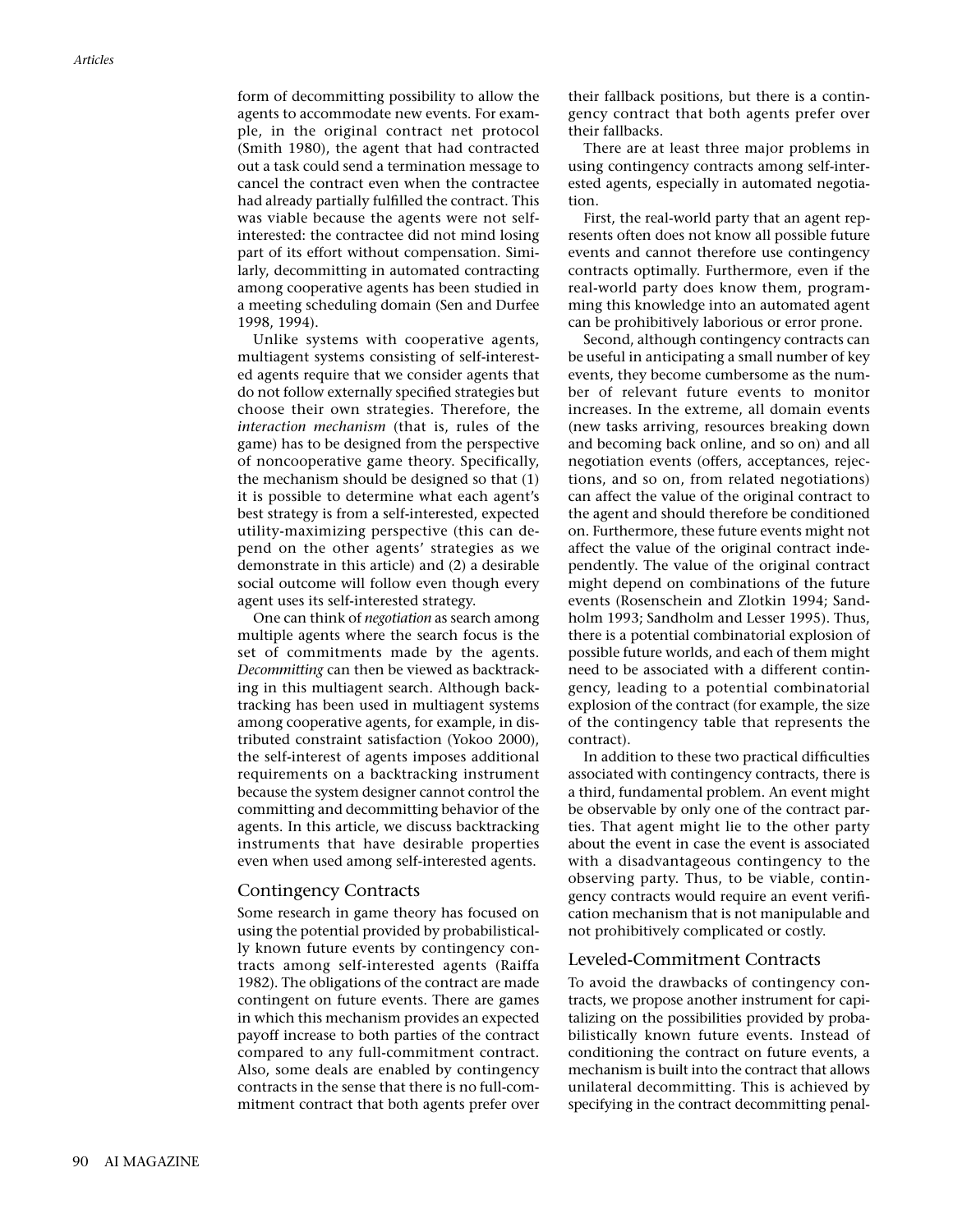ties, one for each agent. If an agent wants to decommit—that is, to be freed from the obligations of the contract—it can do so simply by paying the decommitting penalty to the other party. We call such contracts *leveled-commitment contracts* because the decommitting penalties can be used to choose a level of commitment.

The method requires no explicit conditioning on future events: Each agent can do its own conditioning. Therefore, no event-verification mechanism is required. Another potential advantage is that the agents are not forced to consider all combinations of possible future events up front, but rather, each agent can react to only those events that actually occur.

Principles for assessing breach penalties have been studied in the economics of law (Calamari and Perillo 1977; Posner 1977), but the purpose has usually been to assess a penalty on the agent that has breached the contract after the breach has occurred. Similarly, penalty clauses for partial failure—such as not meeting a deadline—are commonly used in contracts, but the purpose is usually to motivate the agents to abide by the contract. Instead, in leveled-commitment contracts, explicitly allowing decommitting from the contract for a predetermined price is used as an active method for using the potential provided by an uncertain future.<sup>1</sup> As we discuss later, it turns out that, somewhat unintuitively, the decommitting possibility can increase the expected payoff for both contract parties.

#### Practical Motivations for Leveled Commitment

The goal of the leveled-commitment contracting mechanism is to allow some flexibility, as in the case with no commitment while agents are guaranteed some level of security, as in the case of full commitment. Full-commitment contracts can be viewed as one end of a spectrum with commitment-free contracts at the other. Leveled-commitment contracts span this entire spectrum based on how the decommitting penalties are chosen.<sup>2</sup>

There are several practical reasons why leveled commitment is desirable:

It allows agents to profitably accommodate new domain events such as new tasks arriving or resources breaking down by allowing an agent to back out of its old contracts that these new events have made unbeneficial or even infeasible.

It allows agents to profitably accommodate new negotiation events such as new offers or offer-acceptance messages. If these events make some old contracts unbeneficial or infeasible for an agent, the agent can decommit from those old contracts.

It provides a backtracking instrument for distributed search (in the AI sense) that works among self-interested agents, unlike traditional backtracking techniques for distributed search (see Yokoo [2000] for a review of the traditional techniques). It allows more controlled profitable risk taking; thus, in terms of search, a low-commitment search focus is moved around in the global search space of commitments (because decommitting is not unreasonably expensive) so that more of the space can be explored among self-interested agents that would otherwise avoid risky commitments. For example, in multiagent task allocation, an agent can accept a task set and later try to subcontract out the tasks in this set separately. With full commitment, an agent would need to have standing offers from the agents it will subcontract the tasks to, or it has to be able to handle them (profitably) itself. With leveled commitment, the agent can accept the task set even if it is not sure about its chances of getting the tasks handled. If it does not get them handled, it can decommit.

It allows profitable construction of combinatorial contracts from basic contracts. Often, the value of a contract to an agent depends on which other contracts the agent will get (Rosenschein and Zlotkin 1994; Sandholm 1993). Using leveled commitment, an agent can take on unbeneficial contracts in anticipation of later synergic contracts that will make the sequence beneficial overall. If the later contracts in the sequence do not occur, the agent can backtrack out of the first part of the sequence.

This method of constructing a combinatorial contract through a sequence of basic contracts also applies to cases where the combinatorial contracts involve more than two parties. Contracts involving more than two parties are important for avoiding local optima in automated negotiation: Even if no contract among *k* agents is beneficial, a contract among *k* + 1 agents can be (Andersson and Sandholm 2000, 1999; Sandholm 1998).

It saves computation and time. In many automated negotiation applications, computing the value of taking on a contract is intractable, so the agents have to resort to approximation (Sandholm 1996, 1993; Sandholm and Lesser 1995). Leveled commitment allows an agent to bid based on a rough-value calculation. If the agent wins the bid, the agent can invest a more thorough value calculation. If the contract no longer looks beneficial in light of this more refined calculation, the agent can decommit. The fact that only the winning bidders carry out a refined calculation can save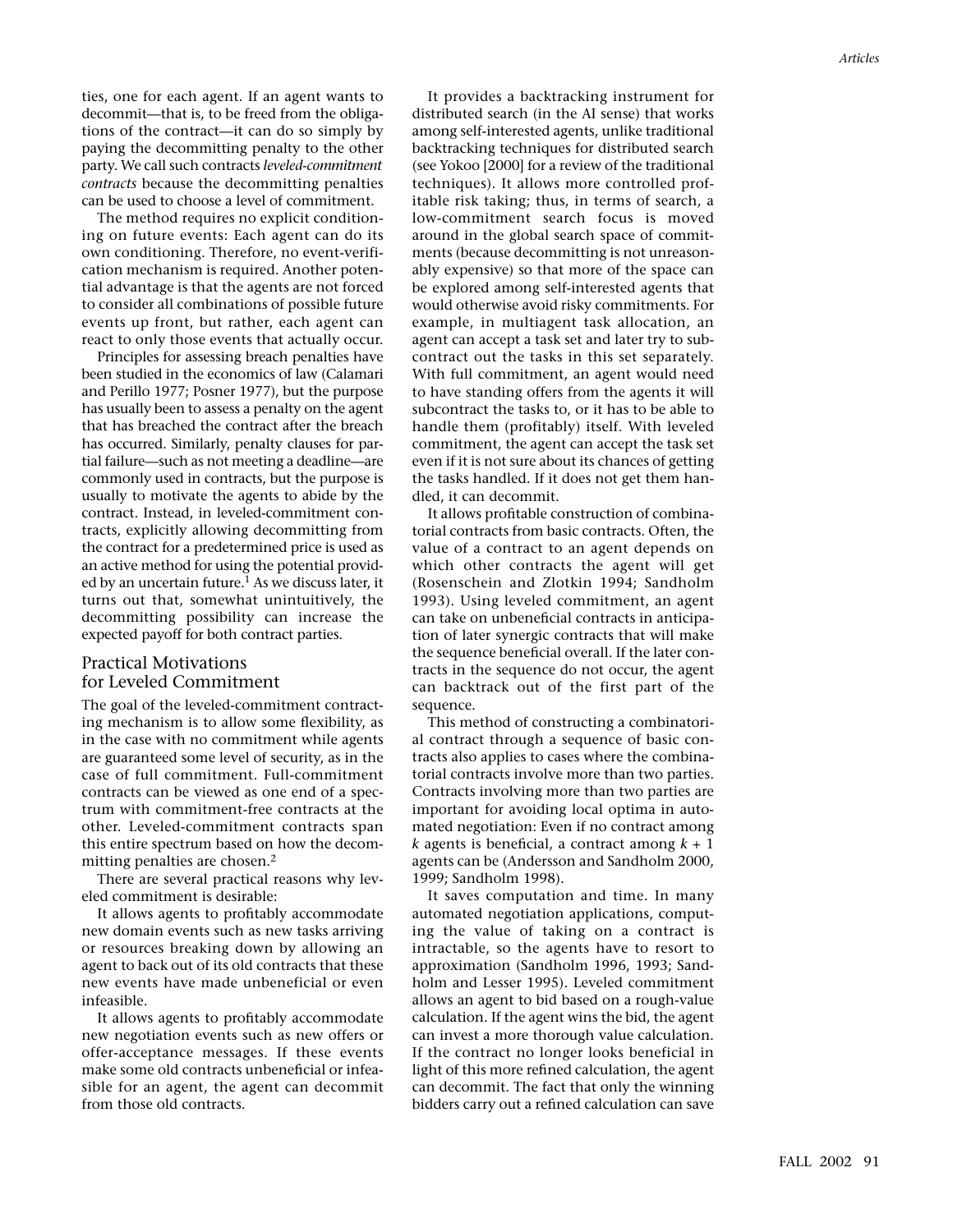|        |               | Column Player |               |
|--------|---------------|---------------|---------------|
|        |               | Cooperate     | <b>Defect</b> |
| Row    | Cooperate     | 3, 3          | 0, 5          |
| Player | <b>Defect</b> | 5, 0          | 1, 1          |



computation systemwide. Also, the negotiations can be carried out faster because agents can bid based on less computation.

It makes feasibility checks unnecessary. Before bidding with full commitment, an agent has to make sure that it can handle all its obligations even if all its pending bids get accepted. Such feasibility checks often use a major portion of a contracting software agent's deliberation resources (Sandholm 1996, 1993). With leveled commitment, agents need not carry out feasibility checks up front because if an agent ends up overcommitted, it can decommit from some of the contracts to reobtain feasibility. Avoiding feasibility checks saves computation, and the negotiations can be carried out faster because agents can bid based on less computation.

It speeds up the negotiation process by increasing parallelism. An agent can make (low-commitment) offers to multiple recipients, although these offers are mutually exclusive from the agent's perspective. In case more than one recipient accepts, the agent can backtrack from all but one, allowing the agent to address the recipients in parallel instead of addressing them one at a time and blocking to wait for an answer before addressing the next. (Note that the alternative of sending an offer with no commitment would be strategically meaningless).

It can be used to increase the contract parties' welfare by reallocating risk. By choosing the contract price and decommitting penalties appropriately, every agent's expected utility can increase by making the less risk-averse agents carry more of the risk. The more riskaverse agents would be willing to compensate the former agents with a higher expected payoff. As we show, leveled commitment can increase the contract parties' expected payoffs even if the agents are risk neutral. The use of this instrument as a risk reallocation tool provides an **additional** utility increase to the contract parties. For simplicity, we do not address risk reallocation in this article.

Later in this article, we substantiate the advantages of leveled-commitment contracts more rigorously. However, before that, we discuss some reasons why it is not obvious that leveled commitment is advantageous.

### Why Are the Advantages of Leveled Commitment Not Obvious?

Despite the intuitive appeal and the practical motivations for leveled commitment, there are several reasons why it is not obvious that leveled-commitment contracts are superior to full-commitment contracts.

First, when an agent decommits, its profit from decommitting can be smaller than the loss to the victim of the breach; both are computed after the decommitting penalties have been paid. Therefore, decommitting sometimes decreases the sum of the contract parties' payoffs when viewed ex post.

Second, one might think that full-commitment contracts can never have a higher sum of expected payoffs to the contract parties than leveled-commitment contracts because the latter incorporate new information (new events), and according to decision theory, the expected value of information is always nonnegative. However, this result from single-agent decision theory does not carry over to games where more than one party can receive new information. In such multiagent systems, information can have negative expected value. A twist on the prisoners' dilemma provides a simple example. Say that there are two players in separate rooms, and each one can press one of two buttons: (1) cooperate or (2) defect. Based on what buttons the agents press, they receive payoffs according to table 1. Each agent's dominant strategy is to defect, so the sum of the agents' payoffs will be  $1 + 1 = 2$ . Now, let us remove some of the information, namely, the labels of the buttons. The agents will have to press at random, so the expected sum of payoffs is  $1/4(3 + 3) = 1/4(0 + 5) + 1/4(5 + 0) + 1/4(1$  $+ 1$ ) = 4.5; so, the expected value of the information is  $2 - 4.5 = -2.5 < 0$ . Therefore, it is not obvious that leveled-commitment contracts which incorporate more information—have a higher (or even equal) sum of expected payoffs to the contract parties than full-commitment contracts.

Third, agents might decommit strategically. Consider a contractor agent that can award one contract and a contractee agent that can take on one contract. A nonstrategic agent would decommit whenever its best outside offer, plus the decommitting penalty, is better than the current contract. However, a rational self-interested agent would be more reluctant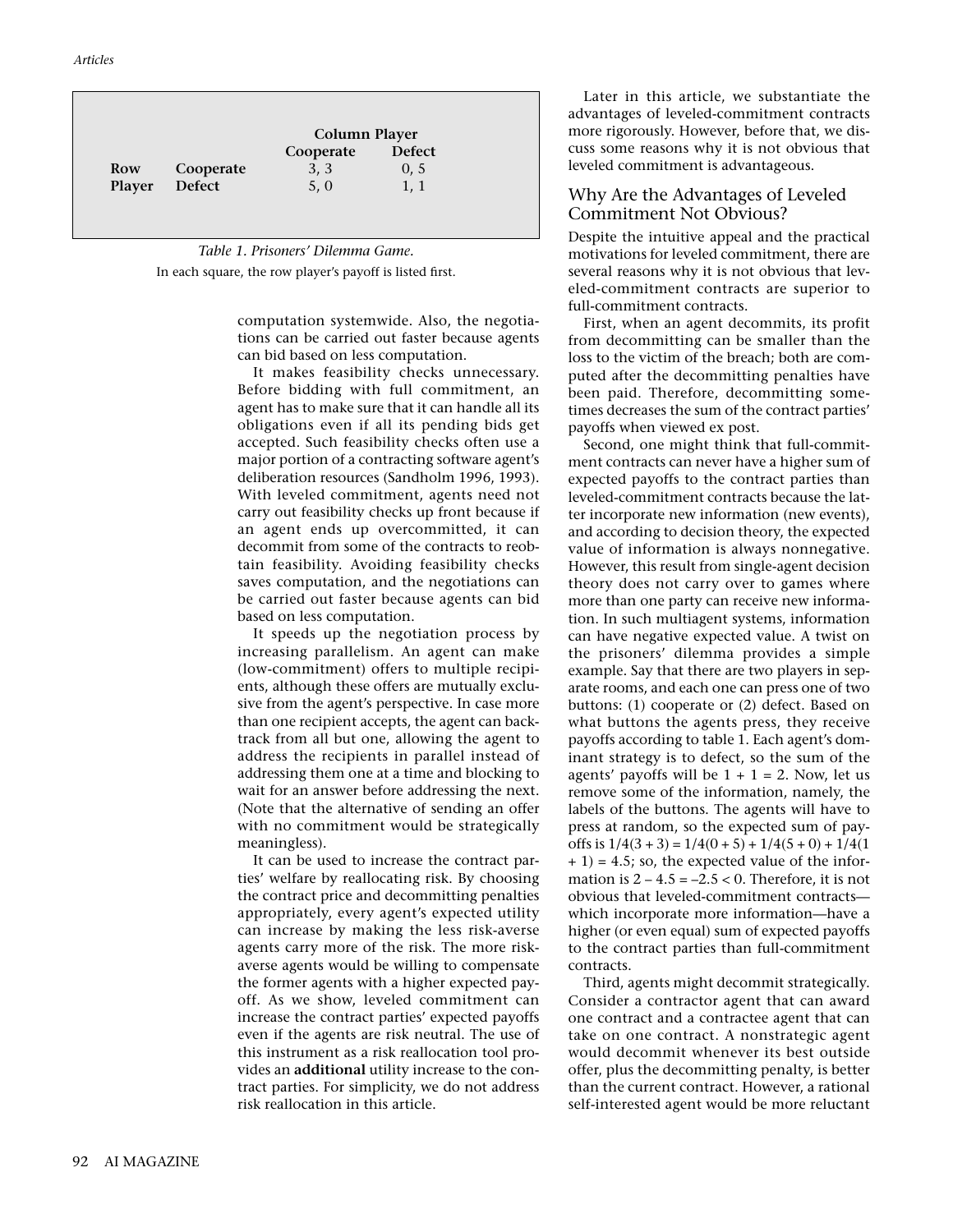in decommitting because there is a chance that the other party will decommit, in which case, the former agent gets freed from the contract obligations, does not have to pay a decommitting penalty, and will collect a decommitting penalty from the other party. Similarly, the other contract party will be reluctant to decommit for the same reason. Because of such reluctant decommitting, a contract might end up being inefficiently kept even though each party would be better off decommitting and paying the penalty (and therefore, the sum of the contract parties' payoffs would be higher if either agent alone, or both agents, would decommit).

Next, we show that leveled-commitment contracts are superior to full-commitment contracts despite these concerns.

## The Game

The benefits of leveled commitment can be demonstrated already in a relatively simple contracting setting with two risk-neutral agents, each of which attempts to maximize its own expected payoff. We call one of the agents the *contractor* and the other agent the *contractee*.

A full-commitment contract between the contractor and the contractee is defined by the contract obligations, which include (1) a description of what each of the two agents has to perform (handling tasks, contributing goods, lending resources, and so on) and (2) a contract price that the contractor has to pay to the contractee.

Say that the value (or cost) of executing the contract description can change for each agent separately. At contract time, each agent only has probabilistic information about this value. The change in value can stem from changes in the agent's own characteristics, such as resources failing or becoming available. The change can also be the result of computation: Based on a rough computation, a contract's value might have looked different than it looks after a more refined computation. Furthermore, the value of a contract can change because of changes in outside options such as offers from third parties. Our framework and results are not specific to any particular source of change. However, we present our results in the setting where the change stems from outside options. Specifically, the agents might receive outside offers. For simplicity, say that all offers have the same description, so price is the only concern, and each of the two agents only want to be involved in one contract (the contractor gets its task handled and does not need to have it handled more than once, and the contractee has limited resources and can only take on one contract).

For the analysis, say that the contractor's best (lowest) outside offer is not known ex ante, but the probability distribution from which it will be drawn is known. Similarly, the contractee's best (highest) outside offer is unknown, but it will be drawn from another known distribution. If an agent does not receive an outside offer, its "best outside offer" corresponds to its best outstanding outside offer or its fallback payoff. The advantages of leveled commitment prevail even if the outside offers are statistically independent, and the figures in this article depict such settings. For the analysis, the prior distributions of outside offers are assumed to be common knowledge between the contractor and the contractee. This assumption of commonly known priors is arguably close to accurate in applications where the agents have good statistical information on how much it costs to have the contract description filled. For example, if one were to sell an airline ticket using a leveled-commitment contract, there are good statistics about how much an airline can charge for a seat on a certain leg as well as statistics on how much it costs a passenger to travel this leg using a choice of any airline.

The contractor and the contractee can either make a contract or wait for their outside offers. If the contractor and the contractee do make a contract, they can choose to use some full-commitment contract or some leveled-commitment contract. A leveled-commitment contract between a contractor and a contractee is defined by four components: (1) a description of what each of the two agents has to perform (handling tasks, contributing goods, lending resources, and so on), (2) a contract price that the contractor has to pay to the contractee, (3) the contractor's decommitting penalty, and (4) the contractee's decommitting penalty.

If an agent decommits and pays its penalty, then the contract description does not need to be fulfilled, and the contract price does not need to be paid. We say that each of the two agents observes its own outside offers before having to decide whether to decommit, but the agents do not observe each other's outside offers. This seems realistic from a practical (automated) contracting perspective.

An easy way to think about the outside offers is to consider them to be full-commitment contracts. Alternatively, they can be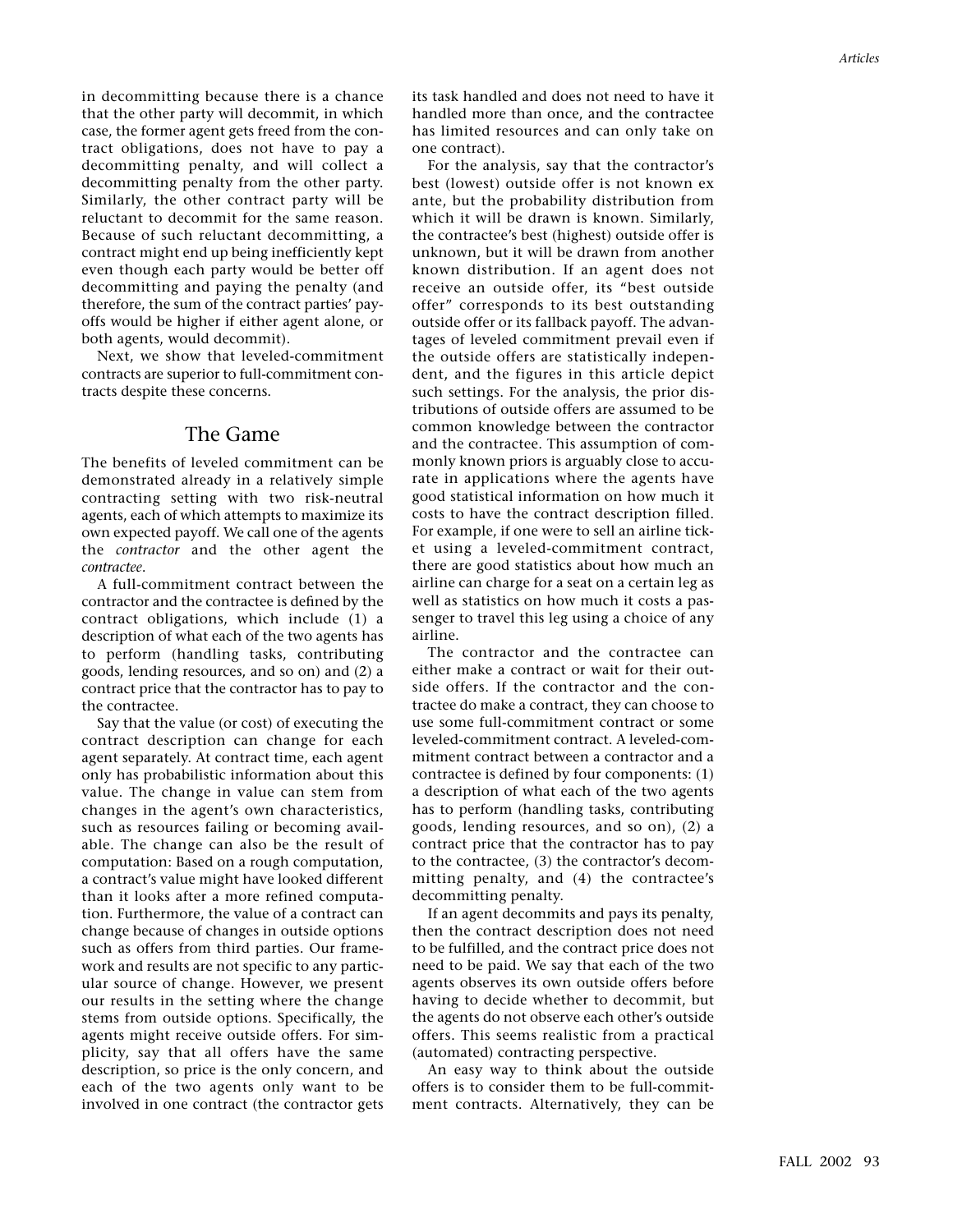expected utilities that the agents get under outside leveled-commitment contracts.

Our game consists of three stages. In the first stage, which we call the *contracting game,* the agents choose a contract (or no contract). In the second stage, each agent receives its outside offers. In the third stage, which we call the *decommitting game,* the agents decide on whether to decommit or not. Clearly, how the agents will play in the decommitting game affects their preferences over contracts in the contracting game. We say that a contract is *individually rational* for an agent if the agent's expected payoff under the contract is higher than this agent's expected payoff would be if the agent made no contract and waited for its best outside offer. A contract is called individually rational if it is individually rational for both agents.

A nonstrategic (truthful) agent would decommit whenever its outside offer is better than the existing contract plus its decommitting penalty. However, we do not assume that the agents decommit nonstrategically. Instead, a self-interested agent can decommit strategically. It might be more reluctant to decommit than a nonstrategic agent would be because there is a chance that the other contract party will decommit; in which case, the agent gets freed from the contract obligations, does not have to pay a penalty, and will collect a penalty from the other agent. At the same time, the other agent will be reluctant to decommit as well.

Each agent's decommitting strategy is characterized by the agent's decommitting threshold. If the contractor's outside offer is lower than the contractor's threshold, then the contractor will decommit. Similarly, if the contractee's outside offer is greater than the contractee's threshold, then the contractee will decommit.

To analyze such situations, one needs to determine which strategy would be best for a self-interested agent, and only then can one expect a self-interested agent to use this strategy. The interesting aspect of the decommitting game is that neither agent has a dominant strategy. How an agent should set its decommitting threshold depends on how the other agent sets its threshold. Therefore, we analyzed the (Nash) equilibrium of the decommitting game where the contractor's threshold is a best response to the contractee's, and the contractee's threshold is a best response to the contractor's. If others design their software agents to act in this manner, then no agent designer can do better than designing his/her agent to act this way.

## Decommitting Strategies under Different Leveled-Commitment Mechanisms

The equilibrium of the decommitting game differs significantly in different variants of leveled-commitment contracting mechanisms. We identified two natural dimensions along which these mechanisms can differ.

Along one dimension, there are three different orders in which the agents have to reveal their decommitting decisions: contractor first, contractee first, or simultaneously. The key distinction is not whether decommitting happens at the same point in time but whether an agent knows the other agent's decommitting decision by the time it has to reveal its own decommitting decision. If neither agent knows the other's decision at this stage, the decommitting is in essence simultaneous.5

Along the second dimension, there are two choices of what happens if both agents decommit. Either both pay the penalties to each other, or neither pays a penalty.

These dimensions set up a space of  $3 \times 2 = 6$ leveled-commitment contracting mechanisms.

In the sequential games, if the first agent decommits, the second agent would never decommit because it could only reduce its payoff by doing so. Therefore, in the sequential games (contractor first or contractee first), the variant where both pay if both decommit is equivalent to the variant where neither pays if both decommit. Thus, four distinct mechanisms are left. Of these, the sequential mechanism where the contractor moves first and the sequential mechanism where the contractee moves first are analogous, which leaves three fundamentally different mechanisms: (1) *sequential decommitting* (say, contractee first); (2) *simultaneous decommitting,* both pay if both decommit; and (3) *simultaneous decommitting,* neither pays if both decommit.

The equilibrium differs across these mechanisms. It is easy to observe that in the sequential game, if the first agent does not decommit, then the second agent will decommit nonstrategically (truthfully). However, the first agent's behavior is strategic and requires quantitative analysis. In the simultaneous games, both agents' strategies require quantitative equilibrium analysis. We conducted these analyses (Sandholm 1996; Sandholm and Lesser 2001), and the results that we discuss in this article are based on this work. These results are general and apply to any distributions of uncertainty. However, to keep the presentation nonmathematical in this article, we only demonstrate the equilibria of the games graph-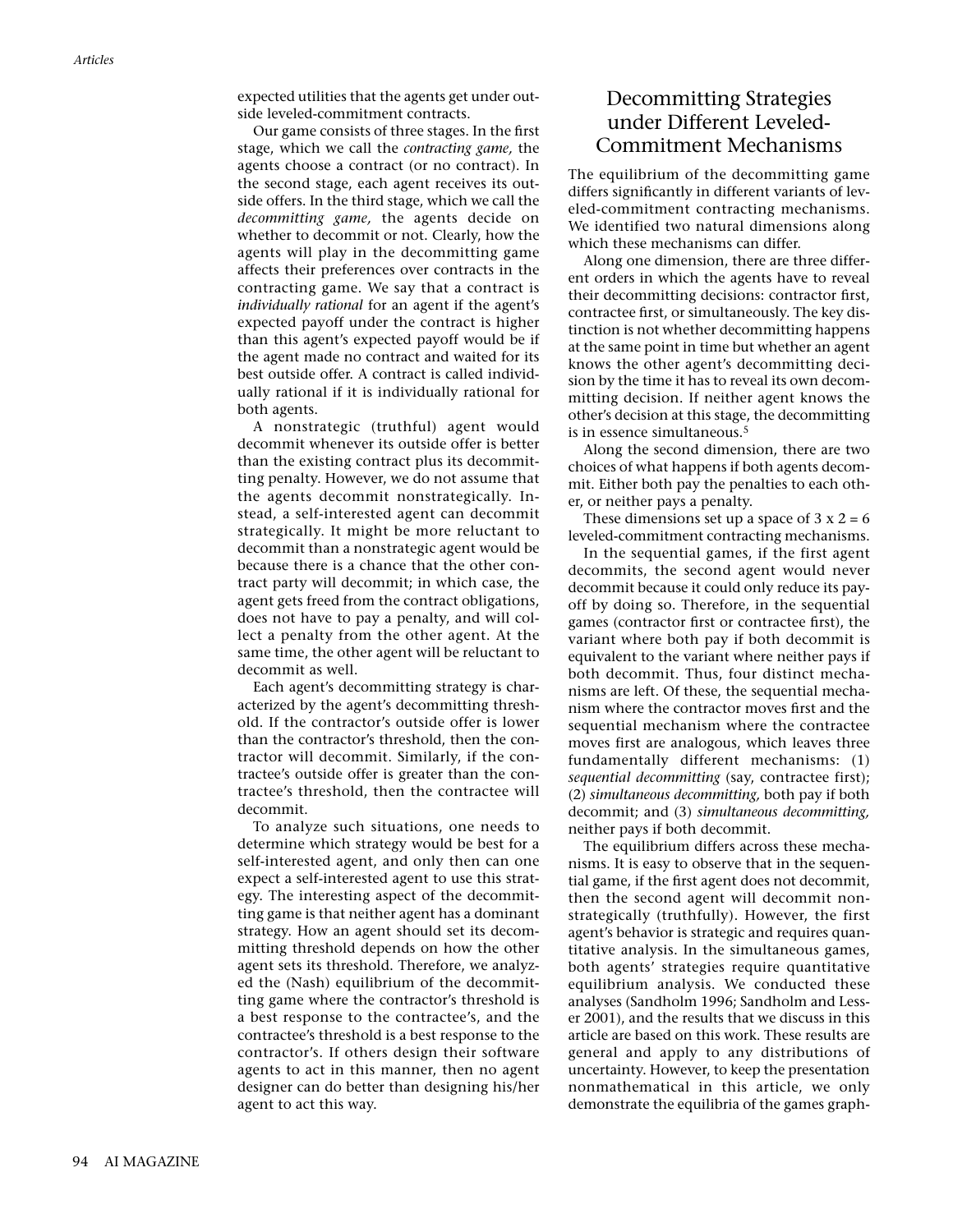

*Figure 1. The Nash Equilibrium Decommitting Thresholds of Our Example.*

ically in the context of a particular example.

Consider a contracting setting where the contractor's best (lowest) outside offer is drawn from a uniform distribution on [0, 100], and the contractee's best (highest) outside offer is drawn from a uniform distribution on [0, 110]. Figure 1 illustrates the equilibria for the three different leveled-commitment mechanisms. To avoid drawing in three dimensions, we fixed the value of the contract price (to 52.5, which is halfway between the contractor's expected best outside offer [50] and the contractee's expected best outside offer [55]).

Figure 1 shows the Nash equilibrium decommitting thresholds of our example. As we move from the left graphs to the right graphs, we increase the contractor's penalty. Within each graph, we vary the contractor's penalty *b*, and the equilibrium moves in the plane accordingly. In each graph, a point (*x, y*) corresponds to an equilibrium; that is, the contractor decommits if its outside offer is lower than *x*, and the

contractee decommits if its outside offer exceeds *y*. (However, in the sequential game, the contractor never decommits if the contractee decommits.) In each graph, the Nash equilibrium deviates from nonstrategic ("truthful") decommitting. In cases where the equilibrium point is outside the frame (that is, outside the support of the distribution of the agent's best outside offer), it is sure that the corresponding agent will not decommit.

Figure 1 shows that in the simultaneous game where both pay the penalties if both decommit, as an agent's penalty approaches zero, the agent becomes truthful, but the opponent does not. On the contrary, in the simultaneous game where neither pays if both decommit, as an agent's penalty approaches zero, the agent does not become truthful, but the opponent does! We showed that these phenomena prevail, in fact, under any distributions of outside offers, not only in this example (Sandholm and Lesser 2001).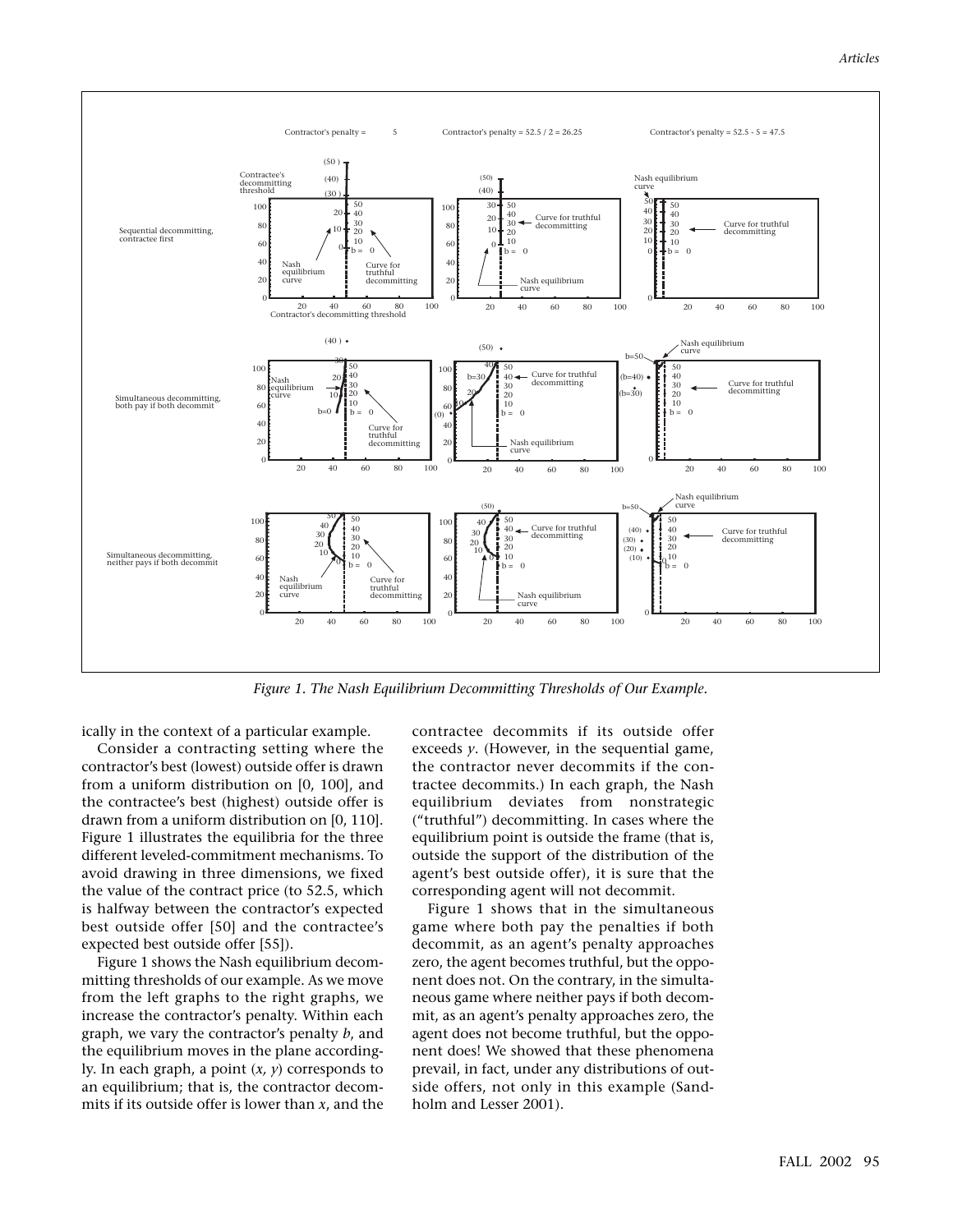



To avoid drawing in three dimensions, we fix the contract price to a particular value (52.5). Other choices work as well: The set of individually rational contracts forms a three-dimensional volume.

Another general fact is the relative amount of strategy that the mechanisms induce. Let *p* in the simultaneous mechanisms be the probability that the opponent decommits or, in the sequential mechanism, the probability that the second mover decommits given that the first mover did not decommit. Now, for given *p*, given contract price, and given decommitting penalties, the (first) agent is most strategic (reluctant to decommit) in the sequential mechanism, less strategic in the simultaneous mechanism where both pay if both decommit, and least strategic in the simultaneous mechanism where neither pays if both decommit (Sandholm and Lesser 2001).

Beyond these general principles, Sandholm et al. designed and built a system,  $\rm ECOMMITTER,^3$ which—given the contract price, decommitting penalties, and distributions of outside offers—finds the equilibrium decommitting thresholds for each of the six leveled-commitment mechanisms (Sandholm, Sikka, and Norden 1999).

## Leveled Commitment Increases the Contract Parties' Payoffs and Enables Deals

Because a leveled-commitment contract can emulate full commitment by setting the penalties high enough, there always exists a leveledcommitment contract that is at least as good as any full-commitment contract. Furthermore, it turns out that each one of the leveled-commitment mechanisms can be used to strictly increase the expected payoffs of both contract parties. It follows that there are games (defined by the distributions of outside offers) where no full-commitment contract is possible (because at least one agent would rather just wait for its best outside offer), but a leveled-commitment contract is possible because each contract party prefers it over waiting for the best outside offer. In other words, leveled commitment enables deals, which can be shown even in the simple example earlier where the contractor's best outside offer is uniformly distributed on [0,100] and the contractee's on [0,110]. The contractor would accept a full-commitment contract if the price were below 50. The contractee would accept a full-commitment contract if the price were above 55; so, there is no mutually acceptable full-commitment contract in this example. However, we can construct a leveled-commitment contract that works. We proved this analytically (Sandholm 1996; Sandholm and Lesser 2001]; here, we simply illustrate the final results. Figure 2 shows the leveled-commitment contracts that are individually rational in this game where no full-commitment contract is. The figure shows them for the simultaneous decommitting game where neither pays a penalty if both decommit. The figures for the other decommitting mechanisms are similar but not identical.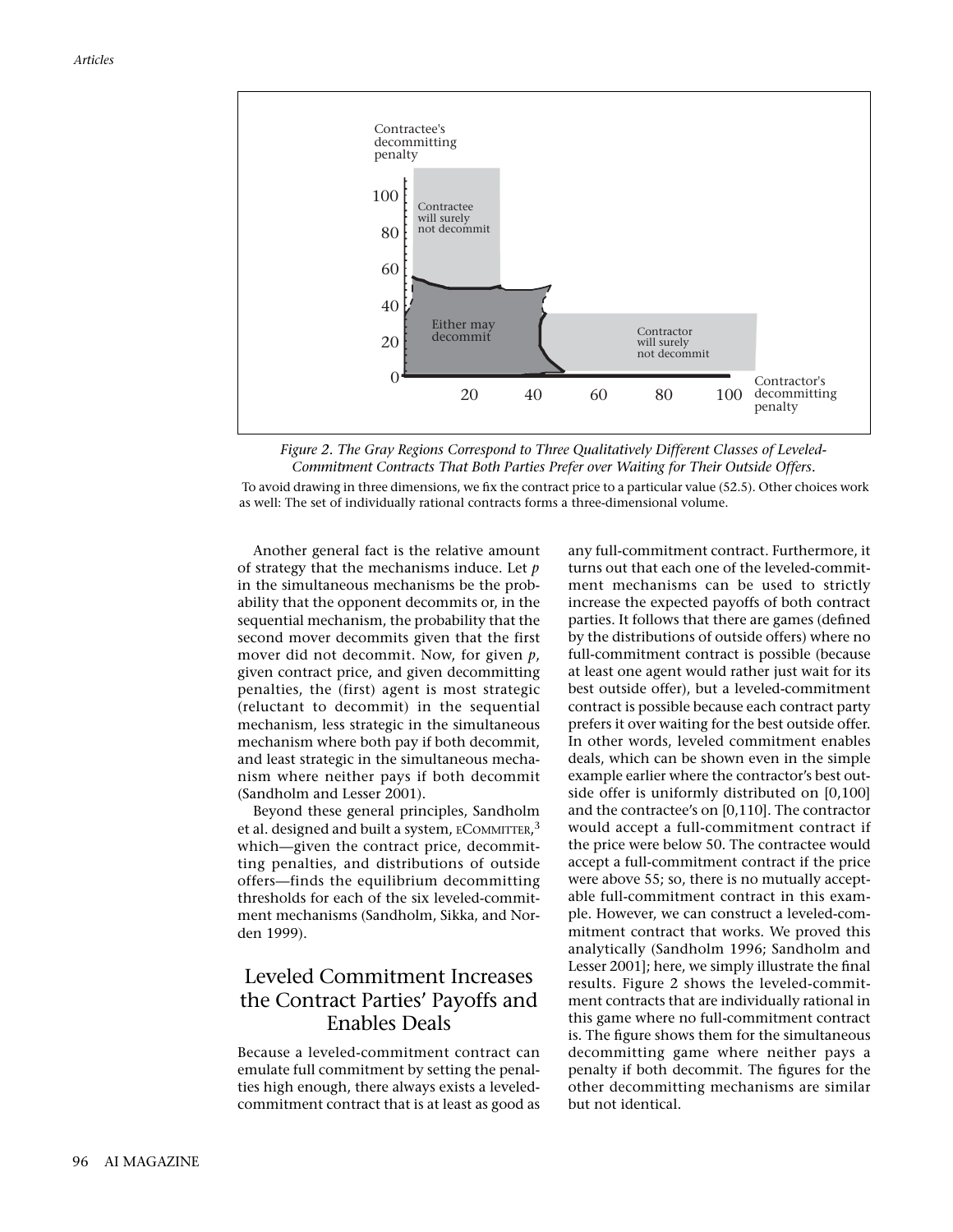In addition to enabling deals that are impossible using full-commitment contracts, leveled-commitment contracts can increase the economic efficiency of a deal even if a full-commitment contract were possible. The reverse cannot occur because leveledcommitment contracts can emulate full-commitment contracts by setting the penalties high enough. We quantitatively characterized the uncertainty that leveled-commitment contracts can profitably capitalize on and uncovered the following simple rule: Leveled commitment increases the contract parties' payoffs if there is some chance that the contractor's outside offer is lower than the contractee's expected outside offer or some chance that the contractee's outside offer is higher than the contractor's expected outside offer (Sandholm 1996; Sandholm and Lesser 2001). Note that this condition can be satisfied even if only one agent's future involves uncertainty.

# Optimizing the Contract Parameters and Dividing the Surplus

Usually there is either no contract that is individually rational for the agents (better for both than waiting for outside offers), or there are many such contracts. Bargaining theory addresses the choice among individually rational deals, usually by modeling time discounting (Kraus, Wilkenfeld, and Zlotkin 1995; Rubinstein 1982), deadlines (Sandholm and Vulkan 1999), or bargaining costs (Rubinstein 1982) in the bargaining process or by asserting desirable properties that the chosen contract should have [Nash 1950; Osborne and Rubinstein 1990]. In this article, we do not address the choice among individually rational contracts. Algorithms for determining the individually rational contracts (contract price and decommitting penalties) that maximize the sum of the contract parties' payoffs are presented in Sandholm et al. (1999).<sup>4</sup>

One conceivable concern is that this surplus might only be maximized under certain splits of the surplus between the contract parties. However, it was recently shown that for any of the six leveled-commitment mecha-

nisms, the surplus can be maximized under any split of the surplus by appropriately setting the contract price and decommitting penalties (Sandholm and Zhou 2000). This makes the leveled-commitment contract technology a modular component for (automated) negotiation. It can be used as a tool for increasing surplus in settings with uncertainty and using any (bargaining) mechanism for deciding how to divide the surplus between the contract parties.

Another concern is what happens if a contract party misperceives the distributions of outside offers. We showed that in settings where only one agent's outside offers are uncertain, a misperceiving agent can only hurt itself, but in games where more than one agent's outside offers are uncertain, a misperceiving agent can also hurt the other contract party by bad decommitting decisions (Sandholm and Lesser 2001).

# Which Leveled-Commitment Mechanism Is Best?

As shown in figure 1, for any given contract, the equilibria are different for the different decommitting mechanisms. It turns out that the surplus maximizing contract parameters also differ across the mechanisms (Sandholm, Sikka, and Norden 1999). However, a recent paper shows that surprisingly, among risk-neutral agents, each of the six mechanisms leads to the same sum of the contract parties' payoffs when the contract price and penalties are optimized for each mechanism separately (Sandholm and Zhou 2000). (Among agents that are not risk neutral, the three mechanisms lead to different sums of utilities, and the ranking of the mechanisms varies based on the agents' utility functions.)

Because the sum of the contract parties' payoffs cannot be used as the criterion for choosing a mechanism among risk-neutral agents, other criteria are needed.

One practical goal is to minimize the number of payment transfers. A recent paper shows that if the contract is optimized separately for each of the mechanisms, among risk-neutral agents, the optimal decommitting thresholds will be the same for all six mechanisms (Sandholm and Zhou 2000). Therefore, the mechanisms can be compared based on what happens depending on where the outside offers fall with respect to these thresholds. If one agent gets an offer that is better than its threshold but the other agent does not, all the mechanisms lead to one penalty being paid. If neither agent receives an offer that is better than its threshold, all the mechanisms lead to no penalty payments. If both agents receive offers that are better than the thresholds, both will decommit in the simultaneous games, but only the first agent will decommit in the sequential game. In this case, the simultaneous mechanism where both pay leads to two payments, the sequential mechanism leads to one, and the simultaneous mechanism where neither pays leads to none. In summary, from the perspective of minimizing the number of penalty payments, the simultaneous mechanism where neither pays if both decommit is best, the sequential mechanism is in the middle, and the simultaneous mechanism where both pay if both decommit is worst.

Another evaluation criterion is robustness of the equilibrium in the decommitting game. For the sequential decommitting game, we were able to use iterated dominance as the solution concept, but for the simultaneous decommitting games, the Nash equilibrium was used. This suggests using sequential decommitting mechanisms because iterated dominance is a more robust solution concept than the Nash equilibrium (Mas-Colell, Whinston, and Green 1995).

An additional consideration that favors sequential decommitting mechanisms is that playing optimally is easy for one of the agents (the second mover). The second mover is best off by decommitting nonstrategically if the first mover did not decommit and not at all if the first mover did.

Finally, a recent article shows that the equilibrium is always unique in the sequential mechanisms, but multiple equilibria can exist in the simultaneous mechanisms (Sandholm, Sikka, and Norden 1999). This also speaks in favor of using the sequential mechanisms.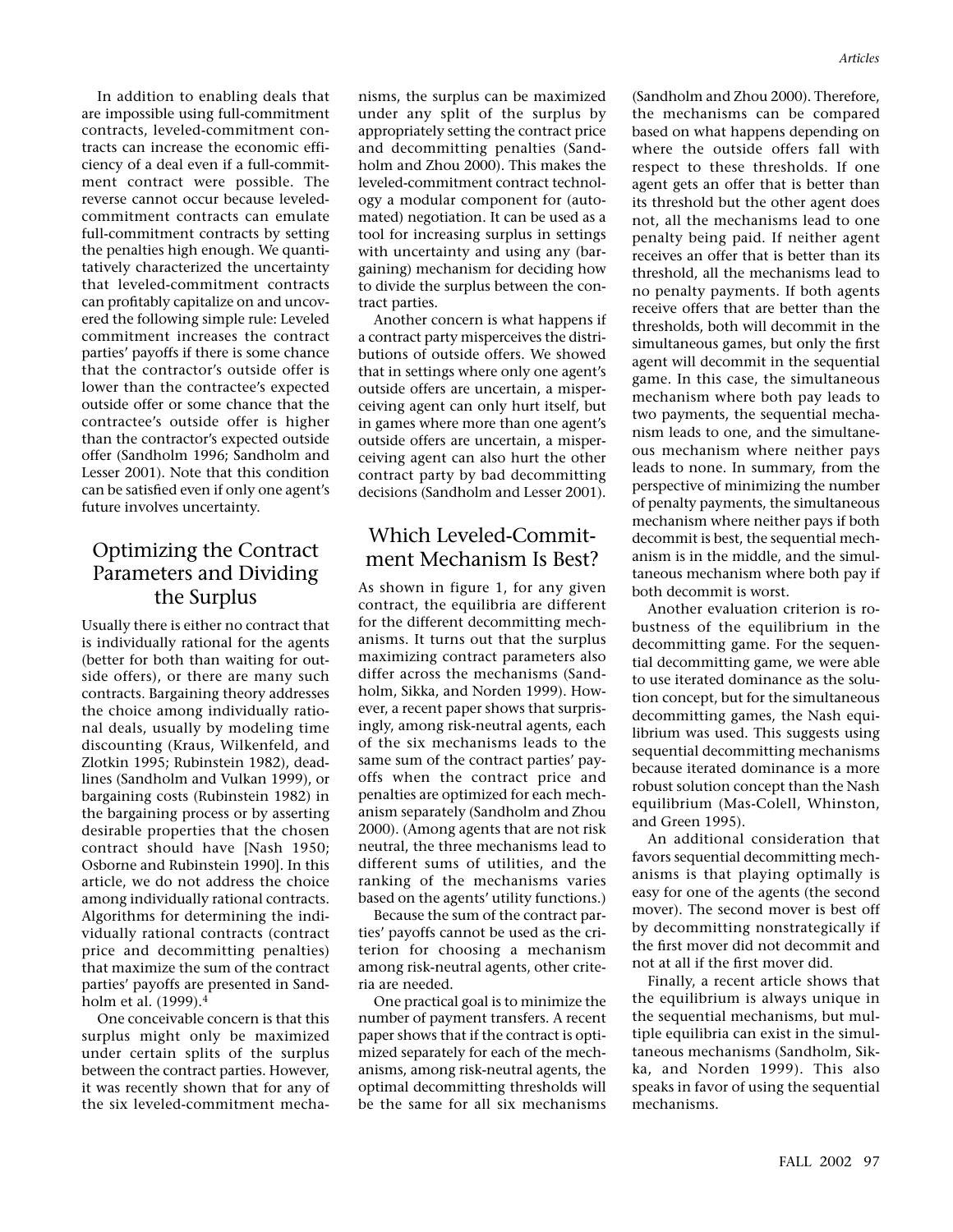# Decommitting Cascades, Infinite Decommit-Recommit Loops, and Increasing Penalties

In a web of multiple contracts (potentially involving several agents each), full-commitment contracts induce one negotiation search focus consisting of the obligations of the contracts. With leveled-commitment contracts, there are multiple such foci, and any agent involved in a contract can switch from one such focus to another by decommitting from some contract. This decommitment can make it beneficial for another agent to decommit from another contract, and so on, leading to cascades of backtracks. An appropriate amount of backtracking is desirable in the search for good allocations of obligations among the agents.

However, with myopic agents that use leveled-commitment contracts, the multiagent system can get stuck in an infinite loop of states (where each state is defined by the commitments that the agents hold) (Andersson and Sandholm 1998). The agents make a sequence of deals and then backtrack out of them in nonchronological order. Then the process repeats. To avoid such useless loops of decommitting and recommitting, recommitting could be disabled. The mechanism could specify that if a contract offer is accepted and later either agent decommits from the contract, the original offer becomes void as opposed to staying valid according to its original deadline that might not have been reached at the time of decommitment. However, even if agents cannot explicitly recommit to a contract, it is hard to monitor that they will not make another identical deal, again giving rise to the possibility of the equivalent of useless decommit-recommit loops. Useless decommit-recommit loops can be tackled using decommitting penalties that increase with time (real time or number of domain events or negotiation events).<sup>6</sup> This allows a lowcommitment negotiation focus to be moved in the joint search space and still make the contracts meaningful by some level of commitment. The increasing level of commitment causes the agents to not backtrack too deeply

in the negotiations, which can also save computation.

Interestingly, some element of global clock is required as the basis for increasing the penalties: To avoid infinite loops among myopic agents, it does not suffice to count time from the moment when each contract is made (Andersson and Sandholm 1998). There are also interesting issues in how to increase the penalties to get enough backtracking to reach good solutions but not too much to waste time. The results differ depending on whether the agents are myopic (Andersson and Sandholm 1998) or carry out strategic look ahead (Andersson and Sandholm 2001).

## Conclusions

Leveled-commitment contracts are new backtracking instruments for multiagent systems that work even among self-interested agents that decommit strategically. Leveled commitment can increase the payoffs of all contract parties when at least one of the agents faces uncertainty. These contracts are more practical than contingency contracts. However, they generally achieve a lesser sum of payoffs than the optimal complete contingency contract (that uses event verification) because sometimes the contract will be kept although it should be dissolved. The results and algorithms that we discussed in this article also extend to leveled-commitment contracts that involve more than two contract parties in a single contract (Sandholm, Sikka, and Norden 1999).

Since we introduced leveled-commitment contracts (Sandholm and Lesser 1995), they have been used in several applications. For example, Mitsubishi has applied them to an electronic market for construction waste recycling in Japan (Akiyoshi et al. 1999). They have also been applied to automated negotiation in a manufacturing setting (Collins et al. 1998) and in a digital library (Park, Durfee, and Birmingham 1996).

Multiitem auctions where bidders have preferences over combinations of items are another important potential application. With certain auction designs that allow bidding on bundles, one can obtain efficient outcomes in dominant strategy equilibrium (see, for example, Sandholm [2000]). However, this can require a bidder to compute its valuation for each combination of items and to bid for each combination. Also, the auctioneer's task of determining the winners is computationally complex (Sandholm 2002). A potentially more practical alternative is to use sequential or ascending auctions with bidding on individual items or restricted combinations only. Leveled-commitment contracts could be used as a mechanism for bidders to put back items if they do not (or if they project that they will not) obtain the combinations that they want. Similarly, the auctioneer might want to exercise a take-back, for example, if it receives a better bid later. Different one-sided, put-back mechanisms have already been tried in auction contexts (McAfee and McMillan 1996; Walsh and Wellman 1999), but leveled-commitment contracts allow both put-backs and take-backs. This gives rise to additional phenomena—such as strategic decommitting. Leveled-commitment contracts can also prove useful in online buying scenarios where a shopping agent can buy an item from multiple alternative sites (auctions, catalogs, and so on), and the suppliers can sell their goods to multiple alternative buyers. If an agent (buyer or seller) then gets offered a better deal than the one it has obtained to this point, it can decommit.

## Future Research

There are several interesting directions for future research on leveled-commitment contracts.

Even if explicit linking of issues using combinatorial contracts (with potentially more than two agents per contract) is allowed, leveled-commitment contracts can be beneficial. Identifying profitable combinatorial contracts can be complex computationally and difficult without a global view, so an agent might be better off trying to construct profitable combinations from sequences of individual contracts, each with leveled commit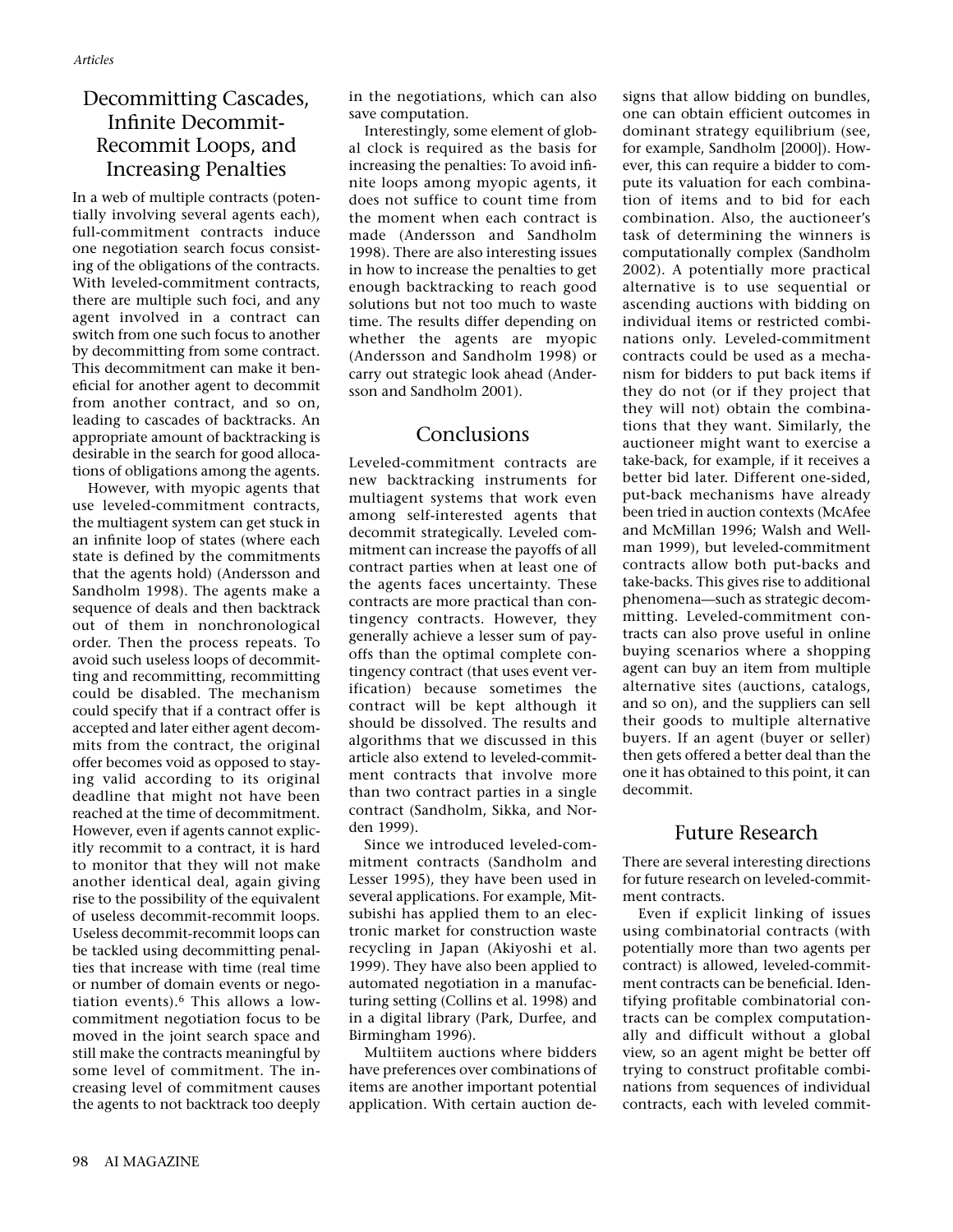ment. The best contracting mechanisms will most likely combine leveled commitment and explicit linking of issues. As a first step in this direction, hybrid negotiation mechanisms were developed where leveled commitment was used on top of combinatorial contracts (Andersson and Sandholm 1998). These contracts were studied in simulation.

Another open question is how an agent should allocate its scarce computational resources when evaluating different leveled-commitment contracts. Which combinations of deals should it evaluate? How much of the evaluation should it conduct before bidding and how much after winning? Steps toward devising normative theories of deliberation in other games have already been taken (Larson and Sandholm 2001a, 2001b, 2001c; Sandholm and Lesser 1997). These models are likely to help in addressing the deliberation question in leveled-commitment contracting, but this work also uncovered some complications. For example, it turned out that how an agent is best off deliberating depends on how others deliberate. Therefore, a game-theoretic equilibrium analysis was conducted in the space of the agents' deliberation strategies.

The deliberation capabilities of the agents should also be taken into account when designing leveled-commitment mechanisms. For example, they are likely to affect the best pace of increasing the decommitting penalties, which opens up a whole new avenue in game-theoretic mechanism design.

#### Acknowledgments

This material is based on work supported by the National Science Foundation under CAREER award IRI-9703122 and grants IIS-9800994, ITR IIS-0081246, and ITR IIS-0121678.

#### **Notes**

1. Decommitting has been studied in other settings, for example, where there is a constant inflow of agents, and they have a time cost for searching partners of two types: good or bad (Diamond and Maskin 1979). 2. Different parts of the contract could be associated with different decommitting penalties (Sandholm 1996; Sandholm and Lesser 1995), which could be handled by

considering the parts as separate contracts.

3. www.cs.cmu.edu/ ˜amem/eMediator.

4. The contract optimization service, ECOM-MITTER, is available at www.cs.cmu.edu/ ˜amem/eMediator.

5. An agent would have an incentive to try to outwait the other and thus turn a simultaneous mechanism into a sequential mechanism where the opponent declares its decommitting decision first. Such postponing can be avoided by using a trusted third party that does not announce the decommitting decisions until it has received the decisions from both parties. This can also be accomplished without a third party if each agent encrypts its decision that it sends to the other and sends out the key only after receiving the opponent's encrypted decision.

6. The decommitting penalty could also decrease as a function of acceptance time of the offer or be conditioned on events in other negotiations or the environment.

#### References

Akiyoshi, M.; Abe, K.; Ono, T.; and Tabinoki, Y. 1999. Agent-Based Decision Support Framework for Asynchronous Negotiation of Resource Transfer. Paper presented at the 1999 IEEE International Conference on Systems, Man, and Cybernetics, October, Tokyo, Japan.

Andersson, M. R., and Sandholm, T. 2001. Leveled-Commitment Contracts with Myopic and Strategic Agents. *Journal of Economic Dynamics and Control (*Special Issue on Agent-Based Computational Economics) 25(3–4): 615–640.

Andersson, M., and Sandholm, T. 2000. Contract-Type Sequencing for Reallocative Negotiation. Paper presented at the Twentieth International Conference on Distributed Computing Systems, 10–13 April, Taipei, Taiwan.

Andersson, M. R., and Sandholm, T. 1999. Time-Quality Trade-Offs in Reallocative Negotiation with Combinatorial Contract Types. In Proceedings of the Sixteenth National Conference on Artificial Intelligence (AAAI), 3–10. Menlo Park, Calif.: American Association for Artificial Intelligence.

Andersson, M. R., and Sandholm, T. 1998. Leveled-Commitment Contracting among Myopic Individually Rational Agents. Paper presented at the Third International Conference on Multi-Agent Systems (ICMAS), 4–7 July, Paris, France.

Calamari, J. D., and Perillo, J. M. 1977. *The Law of Contracts.* 2d ed. Cleveland, Ohio: West.

Cheng, J. Q., and Wellman, M. P. 1998. The WALRAS Algorithm: A Convergent Distributed Implementation of General Equilibrium Outcomes. *Computational Economics* 12:1–24.

Collins, J.; Youngdahl, B.; Jamison, S.; Mobasher, B.; and Gini, M. 1998. A Market Architecture for Multi-Agent Contracting. Paper presented at the Second International Conference on Autonomous Agents (AGENTS), 9–13 May, Minneapolis/St. Paul, Minnesota.

Diamond, P. A., and Maskin, E. 1979. An Equilibrium Analysis of Search and Breach of Contract, I: Steady States. *Bell Journal of Economics* 10:282–316.

Kraus, S. 1993. Agents Contracting Tasks in Noncollaborative Environments. In Proceedings of the Eleventh National Conference on Artificial Intelligence (AAAI-93), 243–248. Menlo Park, Calif.: American Association for Artificial Intelligence.

Kraus, S.; Wilkenfeld, J.; and Zlotkin, G. 1995. Multiagent Negotiation under Time Constraints. *Artificial Intelligence* 75: 297– 345.

Larson, K., and Sandholm, T. 2001a. Bargaining with Limited Computation: Deliberation Equilibrium. *Artificial Intelligence* 132(2): 183–217.

Larson, K., and Sandholm, T. 2001b. Computationally Limited Agents in Auctions. Paper presented at AGENTS-01 Workshop of Agents for B2B, 28 May–1 June, Montreal, Canada.

Larson, K., and Sandholm, T. 2001c. Costly Valuation Computation in Auctions: Deliberation Equilibrium. Paper presented at the Theoretical Aspects of Reasoning about Knowledge Conference (TARK), 8–10 July, Siena, Italy.

McAfee, R. P., and McMillan, J. 1996. Analyzing the Airwaves Auction. *Journal of Economic Perspectives* 10(1): 159–175.

Mas-Colell, A.; Whinston, M.; and Green, J. R. 1995. *Microeconomic Theory.* Oxford, U.K.: Oxford University Press.

Monderer, D., and Tennenholtz, M. 1998. Optimal Auctions Revisited. In Proceedings of the Fifteenth National Conference on Artificial Intelligence (AAAI), 32–37. Menlo Park, Calif.: American Association for Artificial Intelligence.

Nash, J. 1950. The Bargaining Problem. *Econometrica* 18:155–162.

Osborne, M. J., and Rubinstein, A. 1990. *Bargaining and Markets.* San Diego, Calif.: Academic.

Park, S.; Durfee, E.; and Birmingham, W. 1996. Advantages of Strategic Thinking in Multiagent Contracts (a Mechanism and Analysis). Paper presented at the Second International Conference on Multi-Agent Systems (ICMAS), Keihanna Plaza, 10–13 December, Kyoto, Japan.